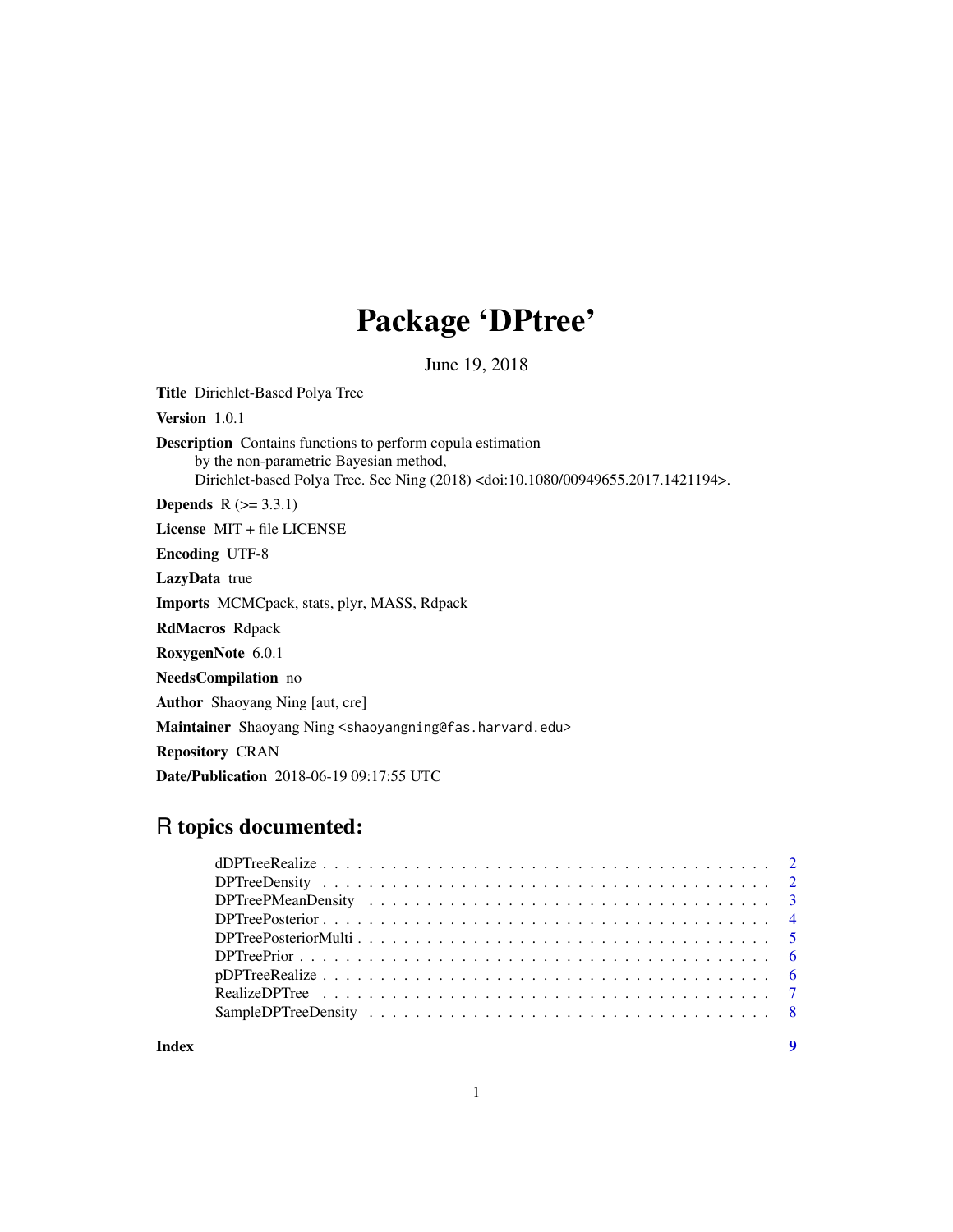<span id="page-1-0"></span>

#### Description

dDPTreeRealize returns the value of density function of realized distribution from D-P tree at certain given point on copula space.

#### Usage

```
dDPTreeRealize(d, x)
```
#### Arguments

| d            | A $2^m$ by $2^m$ matrix, m being the approximating level. Normalized measures for<br>all $2^m$ by $2^m$ sub-partititions on copula space given by the realized distribution<br>from D-P tree, as returned by DPT reeDensity. |
|--------------|------------------------------------------------------------------------------------------------------------------------------------------------------------------------------------------------------------------------------|
| $\mathbf{x}$ | An array of dimension n by 2. The points on copula space for density function<br>evluation. Should be between 0 and 1.                                                                                                       |

# Value

An array of length n. The values of PDF of the input D-P tree distribution evaluated at the input points.

# References

Ning S and Shephard N (2018). "A nonparametric Bayesian approach to copula estimation." *Journal of Statistical Computation and Simulation*, 88(6), pp. 1081-1105. [doi: 10.1080/00949655.2017.1421194.](http://doi.org/10.1080/00949655.2017.1421194)

# Examples

dDPTreeRealize(DPTreePMeanDensity(DPTreePrior(m=2, z=1)),c(0.5,0.5))

| DPTreeDensity | Calculating sub-partition probability measures for a realized distribu- |
|---------------|-------------------------------------------------------------------------|
|               | <i>tion from D-P tree.</i>                                              |

# Description

DPTreeDensity returns the probablity measures in the finest sub-partitions of a realized distribution from D-P tree prior/posterior.

#### Usage

DPTreeDensity(Z)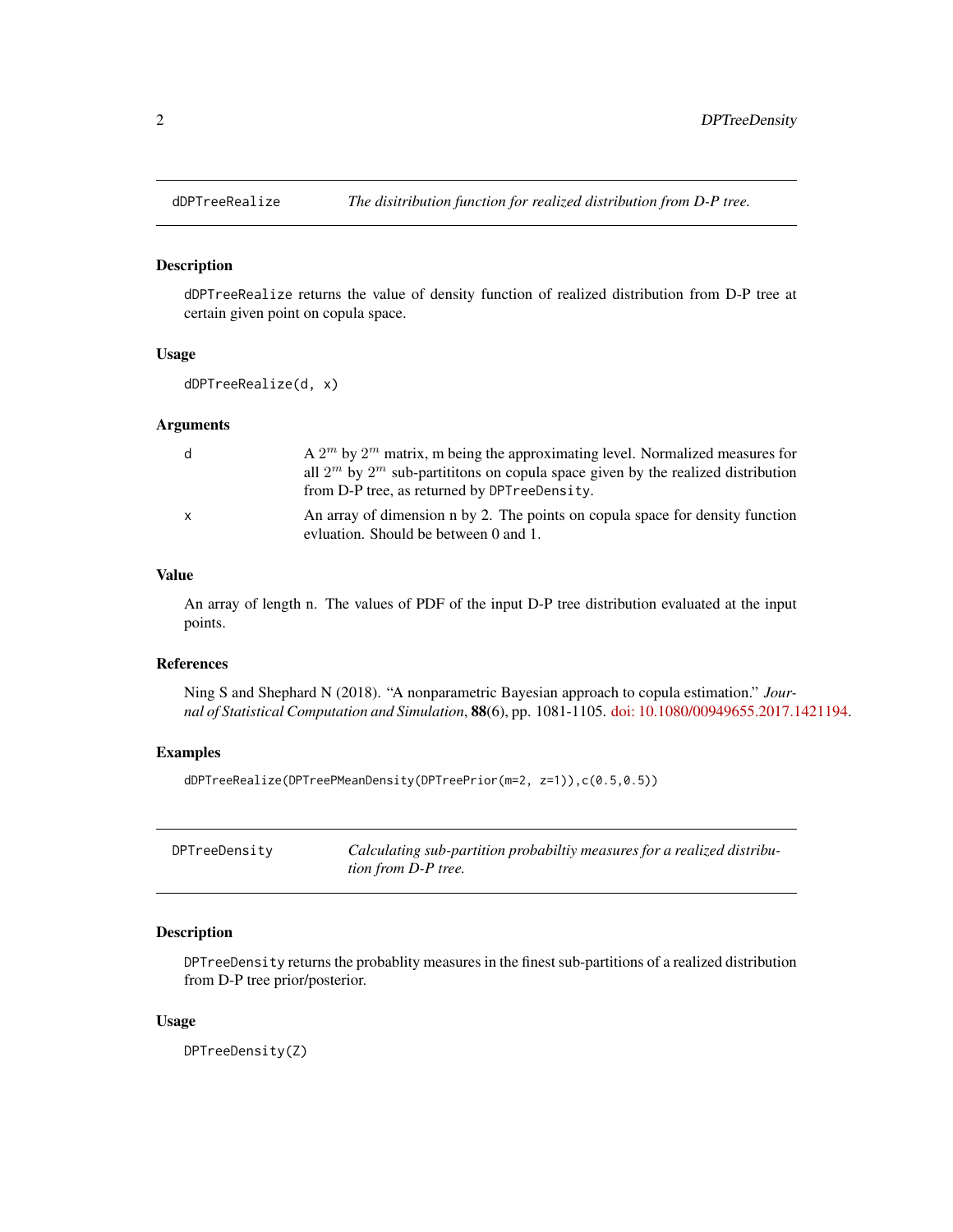#### <span id="page-2-0"></span>Arguments

Z An array of dimension of  $2^m$  by  $2^m$  by m, m being the approximation level. Realized Z's for all partitions at each level, as returned by RealizeDPTree.

# Value

A  $2^m$  by  $2^m$  matrix. Normalized measures for all  $2^m$  by  $2^m$  sub-partititons on copula space given by the realized distribution from D-P tree.

#### References

Ning S and Shephard N (2018). "A nonparametric Bayesian approach to copula estimation." *Journal of Statistical Computation and Simulation*, 88(6), pp. 1081-1105. [doi: 10.1080/00949655.2017.1421194.](http://doi.org/10.1080/00949655.2017.1421194)

#### Examples

```
dp.rlz <- RealizeDPTree(DPTreePrior(m=2, z=1))
DPTreeDensity(dp.rlz)
```

| DPTreePMeanDensity | Calculating sub-partition probabiltiy measures for the posterior mean |
|--------------------|-----------------------------------------------------------------------|
|                    | distribution from D-P tree.                                           |

#### **Description**

DPTreePMeanDensity returns the probablity measures in the finest sub-partitions of the posterior mean from D-P tree.

#### Usage

```
DPTreePMeanDensity(prior)
```
# Arguments

prior A list. D-P tree specification. Should be in same format as returned from DPTreePrior or DPTreePosterior.

#### Value

A  $2^m$  by  $2^m$  matrix. Normalized measures for all  $2^m$  by  $2^m$  sub-partititons on copula space given by the posterior mean distribution from D-P tree.

#### References

Ning S and Shephard N (2018). "A nonparametric Bayesian approach to copula estimation." *Journal of Statistical Computation and Simulation*, 88(6), pp. 1081-1105. [doi: 10.1080/00949655.2017.1421194.](http://doi.org/10.1080/00949655.2017.1421194)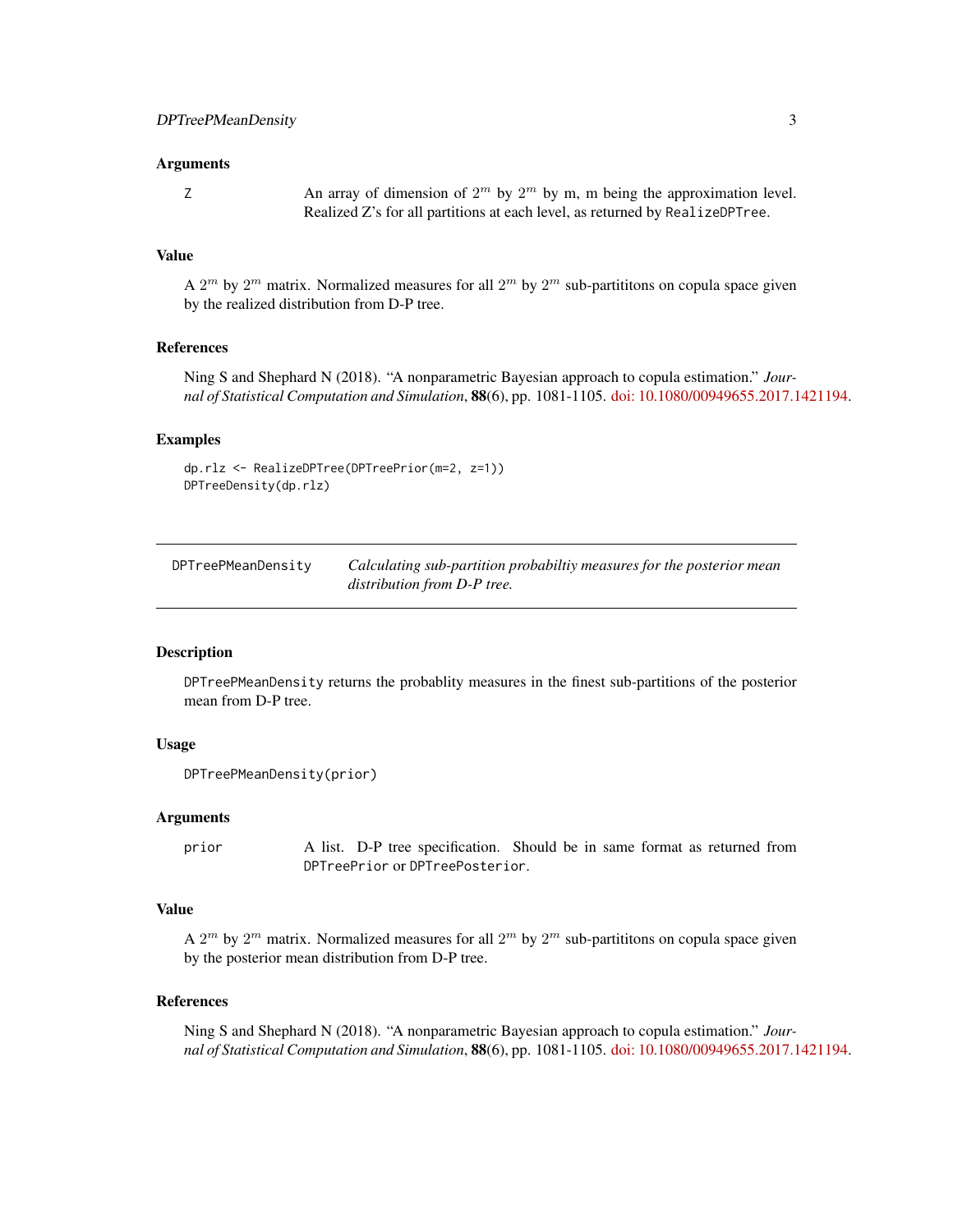# Examples

```
DPTreePMeanDensity(DPTreePrior(m=2, z=1))
```
DPTreePosterior *D-P tree posterior updating from a single copula observation.*

#### Description

DPTreePosterior returns the D-P tree posterior given input copula data.

# Usage

```
DPTreePosterior(x, prior, w = 1)
```
# Arguments

| X     | An array of length 2. Single copula data observation. Each element should be<br>between 0 and 1. |
|-------|--------------------------------------------------------------------------------------------------|
| prior | A list. Should be in same format as returned from DPTreePrior.                                   |
| W     | A positive number. Weight of data for posterior updating. Default 1.                             |

#### Value

A list.

a An array containing the hyperparameters of D-P trees.

#### References

Ning S and Shephard N (2018). "A nonparametric Bayesian approach to copula estimation." *Journal of Statistical Computation and Simulation*, 88(6), pp. 1081-1105. [doi: 10.1080/00949655.2017.1421194.](http://doi.org/10.1080/00949655.2017.1421194)

## Examples

```
nsim = 1rho = 0.9data1 <- MASS::mvrnorm(n=nsim, mu=rep(0, 2), Sigma=matrix(c(1, rho, rho, 1), 2, 2))
data2 <- stats::pnorm(data1)
DPTreePosterior(x=data2, prior=DPTreePrior(m=4, z=1))
```
<span id="page-3-0"></span>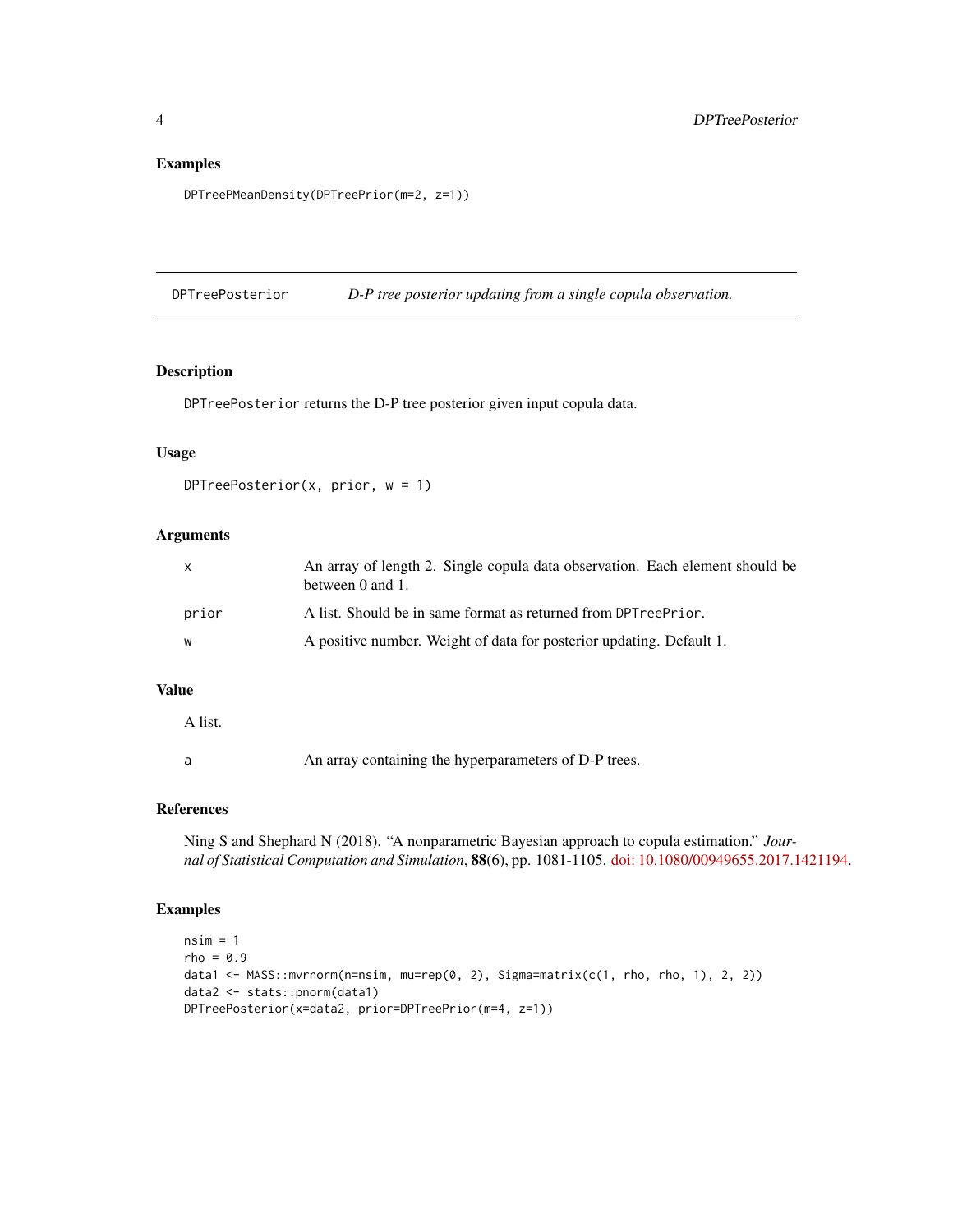<span id="page-4-0"></span>DPTreePosteriorMulti *D-P tree posterior updating from multiple copula observations.*

# Description

DPTreePosteriorMulti returns the D-P tree posterior given input copula data.

# Usage

```
DPTreePosteriorMulti(x, prior, w = 1)
```
# Arguments

| X     | An array of dimension n by 2. Multiple copula data observations, with each row<br>being a bivariate copula observation. All elements should be between 0 and 1. |
|-------|-----------------------------------------------------------------------------------------------------------------------------------------------------------------|
| prior | A list. Should be in same format as returned from DPT reeprior.                                                                                                 |
| W     | A positive number or an array of length n. Weight of data for posterior updating.<br>Default 1.                                                                 |

# Value

A list.

a An array containing the hyperparameters of D-P trees.

# References

Ning S and Shephard N (2018). "A nonparametric Bayesian approach to copula estimation." *Journal of Statistical Computation and Simulation*, 88(6), pp. 1081-1105. [doi: 10.1080/00949655.2017.1421194.](http://doi.org/10.1080/00949655.2017.1421194)

#### Examples

```
nsim = 10
rho = 0.9data1 <- MASS::mvrnorm(n=nsim, mu=rep(0, 2), Sigma=matrix(c(1, rho, rho, 1), 2, 2))
data2 <- stats::pnorm(data1)
DPTreePosteriorMulti(x=data2, prior=DPTreePrior(m=4, z=1))
```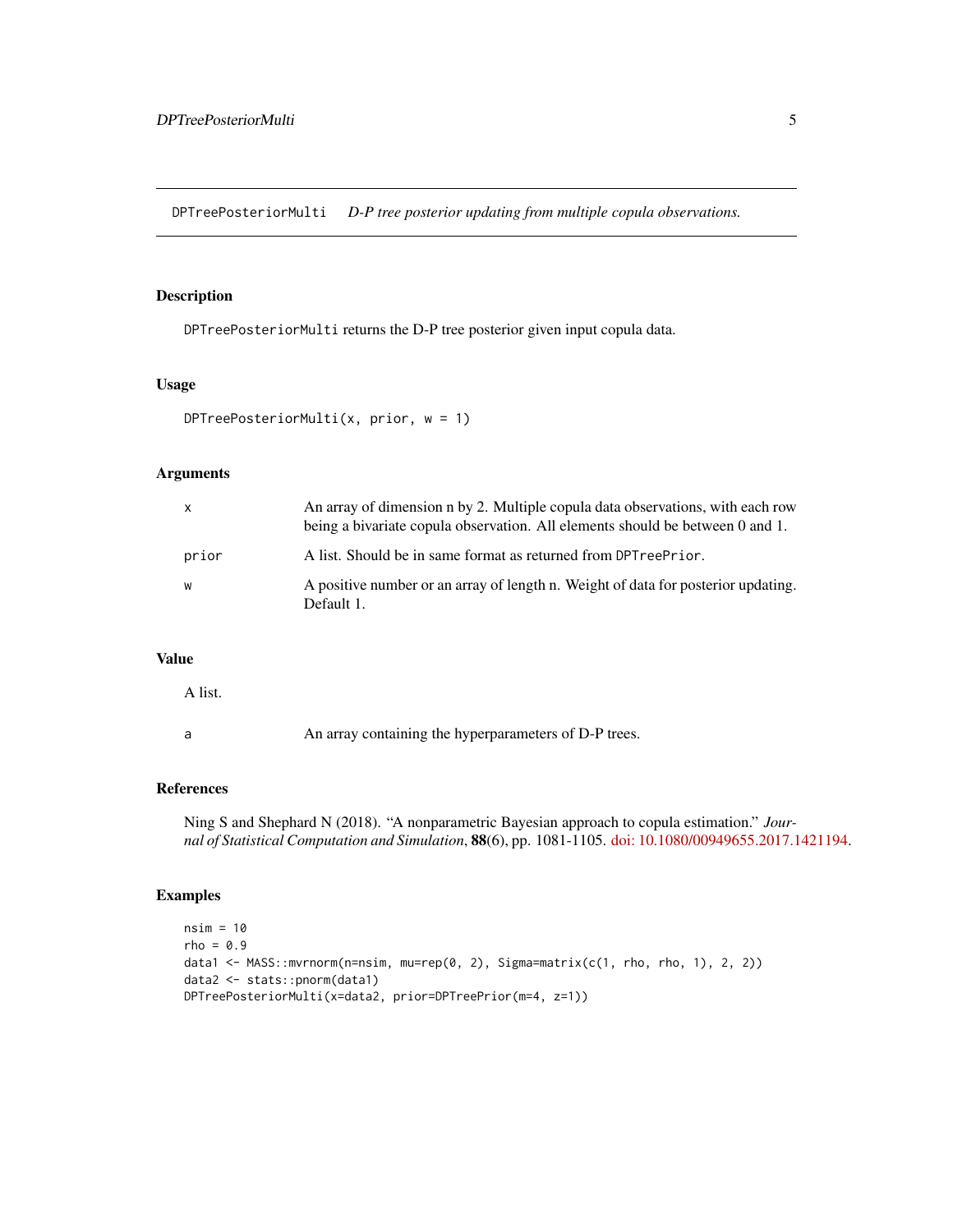<span id="page-5-0"></span>

# Description

DPTreePrior returns a standard D-P Tree prior based on specified hyperparameters.

# Usage

DPTreePrior( $m = 4$ ,  $z = 1$ )

# Arguments

| m | A positive integer. The finite approximation level for D-P tree. Default m=4.                                  |
|---|----------------------------------------------------------------------------------------------------------------|
|   | A positive number. On i-th level, the hyperparameter for D-P tree prior is $z \times i^2$ .<br>Default $z=1$ . |

# Value

A list.

a An array containing the hyperparameters of D-P trees.

# References

Ning S and Shephard N (2018). "A nonparametric Bayesian approach to copula estimation." *Journal of Statistical Computation and Simulation*, 88(6), pp. 1081-1105. [doi: 10.1080/00949655.2017.1421194.](http://doi.org/10.1080/00949655.2017.1421194)

# Examples

DPTreePrior(m=6, z=1)

pDPTreeRealize *The disitribution function for realized distribution from D-P tree.*

#### Description

pDPTreeRealize returns the value of distribution function of realized distribution from D-P tree at certain given point on copula space.

#### Usage

pDPTreeRealize(d, x)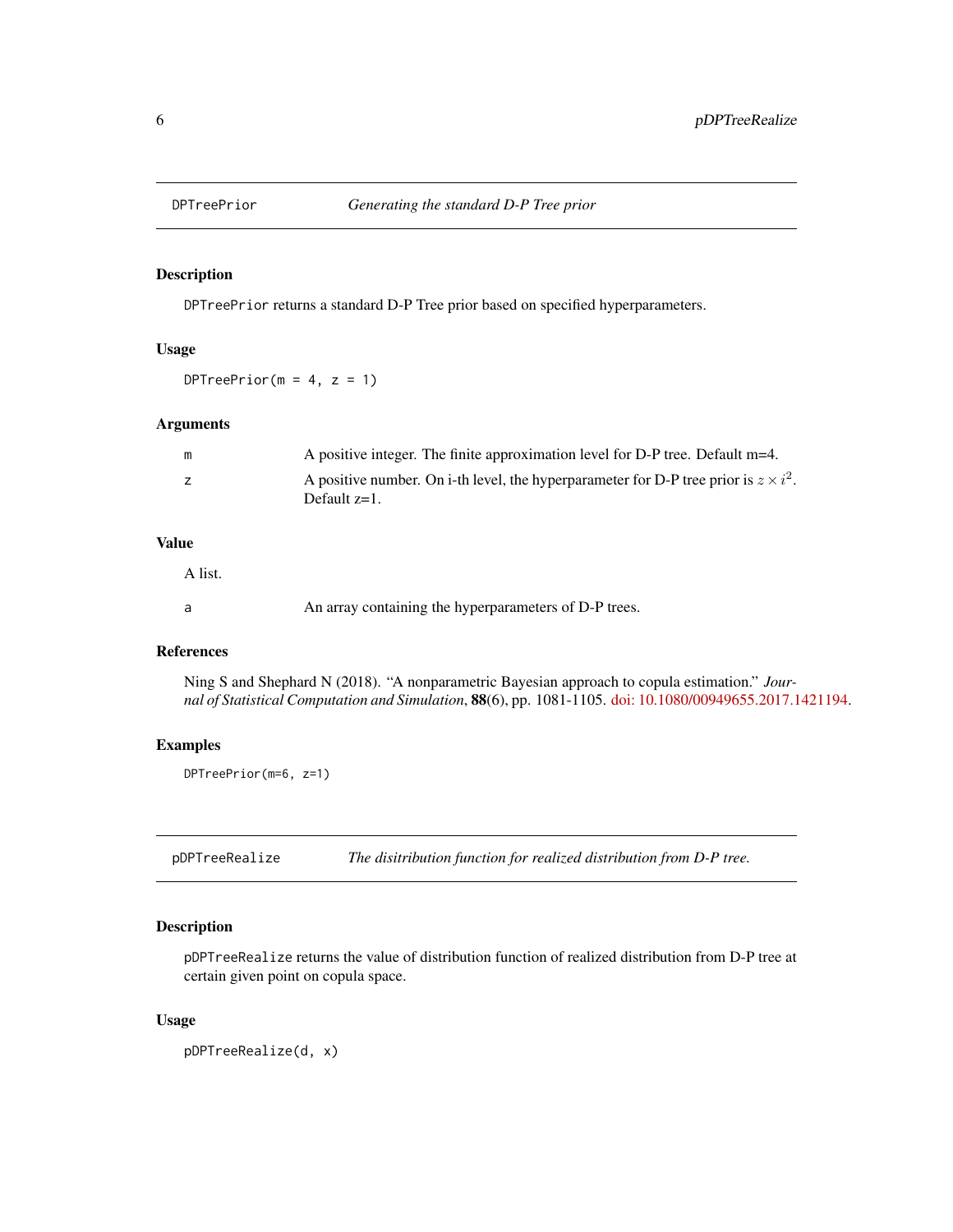# <span id="page-6-0"></span>RealizeDPTree 7

#### **Arguments**

| d            | A $2^m$ by $2^m$ matrix, m being the approximating level. Normalized measures for      |
|--------------|----------------------------------------------------------------------------------------|
|              | all $2^m$ by $2^m$ sub-partititions on copula space given by the realized distribution |
|              | from D-P tree, as returned by DPT reeDensity.                                          |
| $\mathbf{x}$ | An array of dimension n by 2. The points on copula space for distribution func-        |
|              | tion evivation. Should be between 0 and 1.                                             |

#### Value

An array of length n. The values of CDF of the input D-P tree distribution evaluated at the input points.

#### References

Ning S and Shephard N (2018). "A nonparametric Bayesian approach to copula estimation." *Journal of Statistical Computation and Simulation*, 88(6), pp. 1081-1105. [doi: 10.1080/00949655.2017.1421194.](http://doi.org/10.1080/00949655.2017.1421194)

# Examples

pDPTreeRealize(DPTreePMeanDensity(DPTreePrior(m=2, z=1)),c(0.5,0.5))

#### Description

RealizeDPTree returns a realized (copula) distribtuion sampled from the input D-P Tree.

#### Usage

```
RealizeDPTree(prior)
```
#### Arguments

prior A list. Should be in same format as returned from DPTreePrior.

# Value

An array of dimension  $2^m$  by  $2^m$  by m. m is the approximation level. Realized Z's for all partitions at each level. Three dimensions reprensent two marginals, and the level respectively.

# References

Ning S and Shephard N (2018). "A nonparametric Bayesian approach to copula estimation." *Journal of Statistical Computation and Simulation*, 88(6), pp. 1081-1105. [doi: 10.1080/00949655.2017.1421194.](http://doi.org/10.1080/00949655.2017.1421194)

#### Examples

RealizeDPTree(DPTreePrior(m=2, z=1))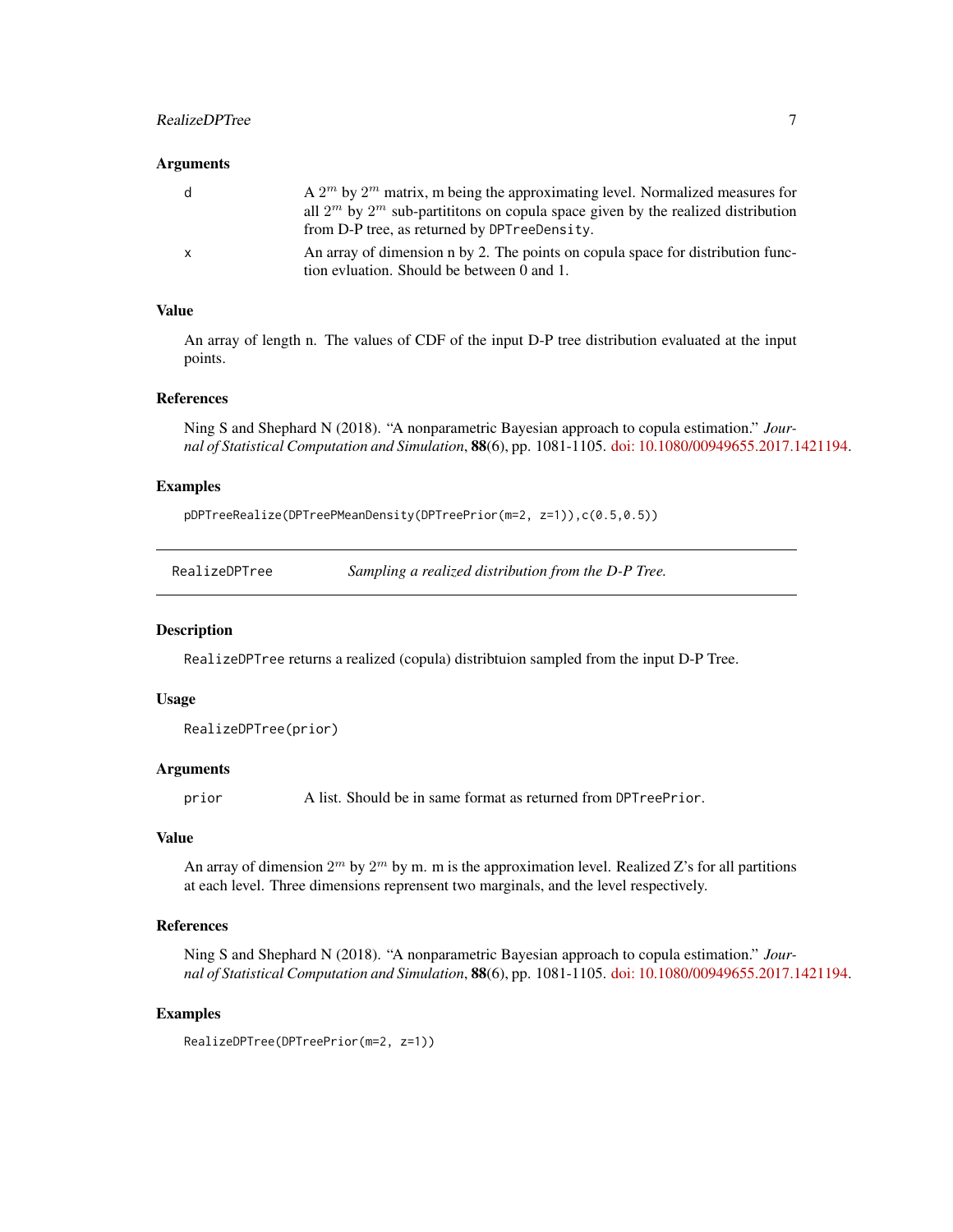<span id="page-7-0"></span>SampleDPTreeDensity *Sample a copula observation from a realized distribution from D-P tree.*

# Description

SampleDPTreeDensity returns a copula sample from a realized distribution from D-P tree.

#### Usage

SampleDPTreeDensity(nsam, d)

# Arguments

| A positive integer. The sample size.<br>nsam                                                                                                                                                                                      |  |
|-----------------------------------------------------------------------------------------------------------------------------------------------------------------------------------------------------------------------------------|--|
| A $2^m$ by $2^m$ matrix, m being the approximating level. Normalized measures for<br>d.<br>all $2^m$ by $2^m$ sub-partititions on copula space given by the realized distribution<br>from D-P tree, as returned by DPTreeDensity. |  |

# Value

An array of dimension nsam by 2. The values of PDF of the input D-P tree distribution evaluated at the input points.

#### References

Ning S and Shephard N (2018). "A nonparametric Bayesian approach to copula estimation." *Journal of Statistical Computation and Simulation*, 88(6), pp. 1081-1105. [doi: 10.1080/00949655.2017.1421194.](http://doi.org/10.1080/00949655.2017.1421194)

# Examples

SampleDPTreeDensity(10, DPTreePMeanDensity(DPTreePrior(m=2, z=1)))